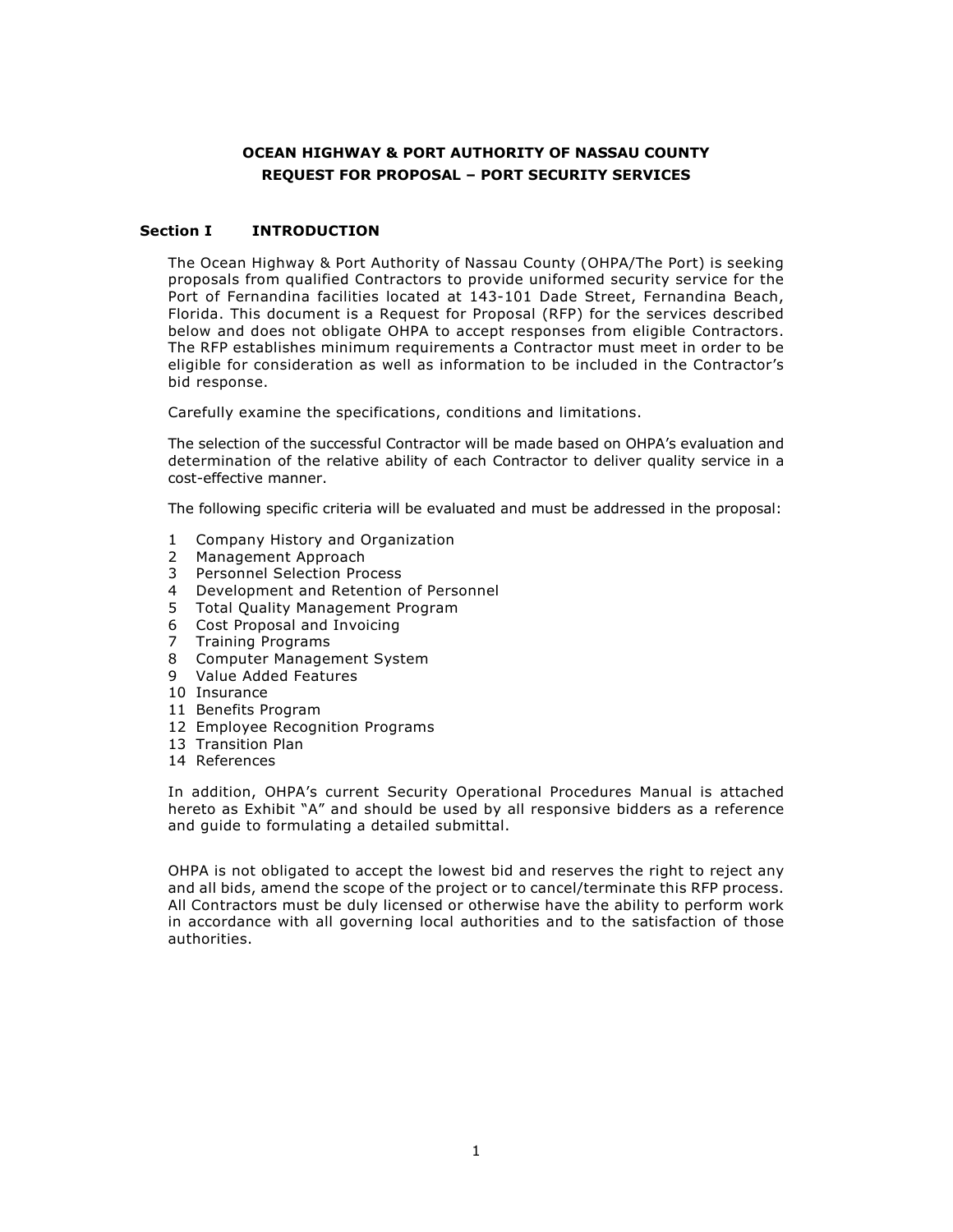#### **Section II SUBMISSION OF PROPOSALS**

Responses to this RFP are due by 3:00 PM, EST on June 24, 2022. Late submittals will not be accepted or considered by OHPA. All proposals shall be delivered to OHPA via email: [ohpanc@gmail.com.](mailto:ohpanc@gmail.com) All questions regarding this RFP should also be delivered to the above email address.

All timely and responsive bidders and all timely and responsive bidder packages will be listed on OHPA's website. On July 13, 2022, OHPA will hold a public meeting to review and consider all timely and responsive bids. At this meeting OHPA may choose to interview responsive bidders and/or otherwise consider timely submittals to this RFP and may choose to vote to award a Contractor the right to negotiate a services contract with OHPA. Such a contract shall encompass the terms and conditions of this RFP as well as additional terms and conditions, as required. OHPA will provide adequate notice and instructions for any public meetings related to this RFP and OHPA's consideration of Contractor submittals.

**Cone of Silence**: Except as otherwise directed by this RFP, upon issuance of this RFP, Contractors may not contact individual OHPA Board members, the Port Operator, or Port staff (other than with questions as outlined above) regarding any and all aspects of this RFP until the entire submittal, evaluation and selection process are concluded.

### **Section III CONTRACT TERM**

It is intended that the term of this contract shall be for a one (1) period unless terminated by either party with thirty (30) days written notice, with mutually agreeable extensions, subject to further contract negotiation.

### **Section IV SCOPE OF SERVICES**

Please refer to Exhibit "A", OHPA's Security Operational Procedures Manual as a guide and reference to OHPA's needs and current security services.

This project includes approximately hours of uniformed security service per week, allocated as follows:

| Description of Site & Job Classification | н | Recommended |
|------------------------------------------|---|-------------|
| Site & Job Classification                |   | \$0.00      |
| Site & Job Classification                |   | \$0.00      |
| Site & Job Classification                |   | \$0.00      |
| <b>Total</b>                             |   | \$0.00      |

Contractor shall provide unarmed uniformed security services in and around the Port properties on a 24 hour-a-day, 7 day-a-week basis, or as otherwise indicated per site specifications. Contract security personnel will provide a variety of service, implementing OHPA's security objectives according to policies and procedures which may include but is not limited to the following general tasks:

- 1. Entry and egress access control;
- 2. Roving patrols of interior and exterior building areas;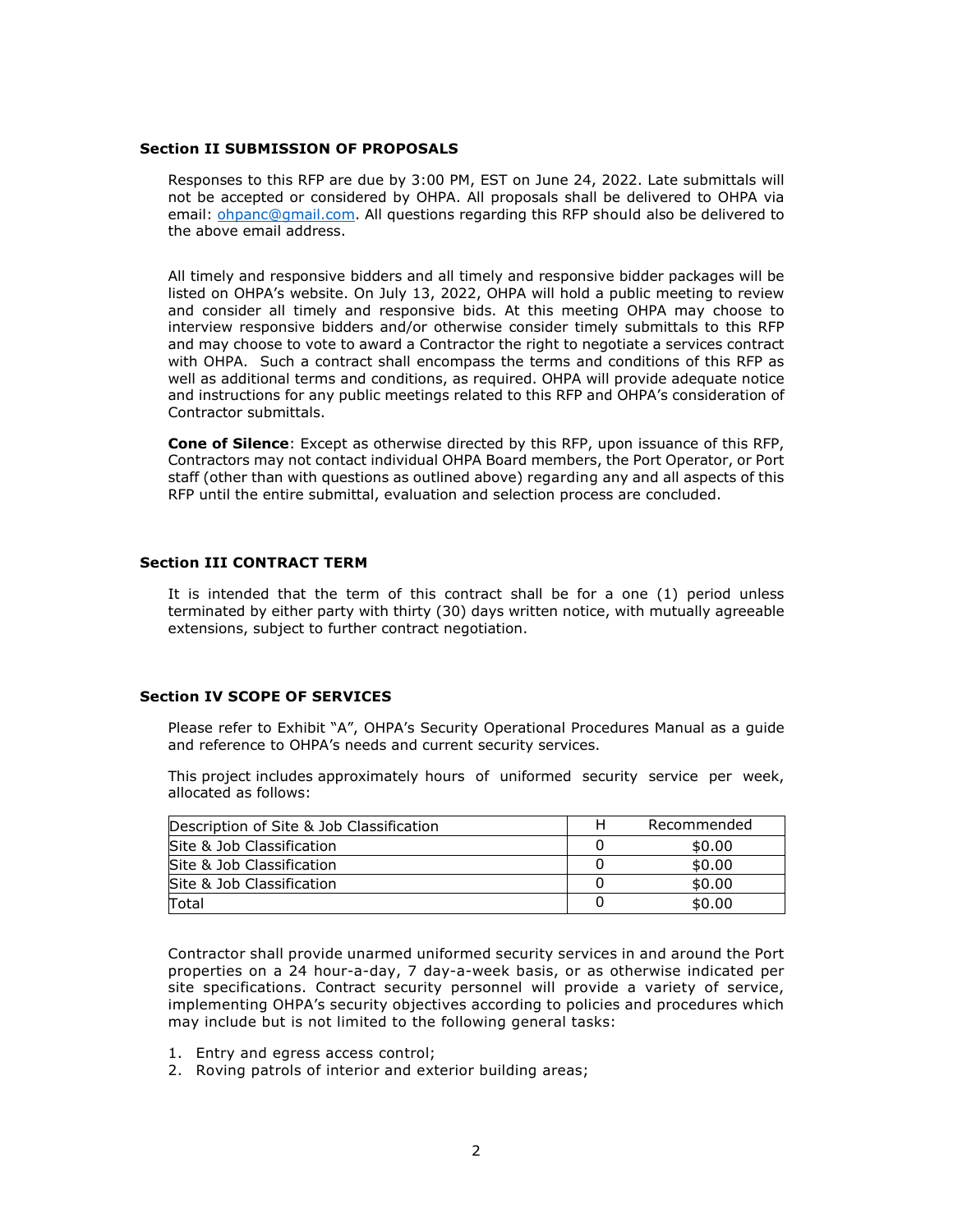- 3. Visitor and building employee identification verification;
- 4. Incident and daily operating reports;
- 5. Monitoring and responding to base building intrusion detection systems, alarms and fire detection equipment;
- 6. Responding as necessary to support other life safety duties as identified in post orders and standard operating procedures.

Contractor shall provide appropriate and necessary management and supervision for all Contractor's employees, including any and all subcontractors, and shall be solely responsible for instituting and invoking disciplinary action of employees not in compliance with Contractor's rules and regulations, as well as any other policy established by the contracting parties.

Contractor shall develop a comprehensive set of Post Orders documenting both general procedures as well as site-specific responsibilities. Post Orders shall be prepared prior to the commencement of the contract and must be reviewed and approved by OHPA within thirty (30) days from commencement of Contractor's services to OHPA. All security officers will be required to read and verify they understand the Post Orders and at minimum, shall be tested during the On-The-Job Training (OJT) period, annual or more frequently during site inspections.

Contractor shall ensure hiring, training and administration of motivated and professional employees that meet or exceed both Contractor's and OHPA's standards.

Contractor is responsible for the daily personal appearance of security personnel.

Security officers are prohibited from carrying weapons of any kind, including but not limited to: firearms, nightsticks, martial arts weapons or equipment, batons or any chemical agent spray or liquid.

Contractor shall agree to remove from the site, whenever required to do so by OHPA, any employee considered by OHPA to be unsatisfactory or undesirable to OHPA, within the limits of any applicable laws.

Contractor shall administer all cost accounting and billing relative to this contract.

Contractor shall respond as necessary to accommodate additional duty hours as may be requested by OHPA.

### **Section V INSTRUCTIONS TO BIDDERS**

Each Contractor is to address the following subjects in its response to this RFP. Reference any attachments made in response and include them in the complete response to this RFP:

#### **1 Company History and Organization**

Provide a brief company history, mission statement and organizational summary. Explain ownership (private or public) and include brief biographical information regarding the personnel who would be directly responsible for the management and local supervision of this project. Please provide proof of corporate registration with the State of Florida, Department of State.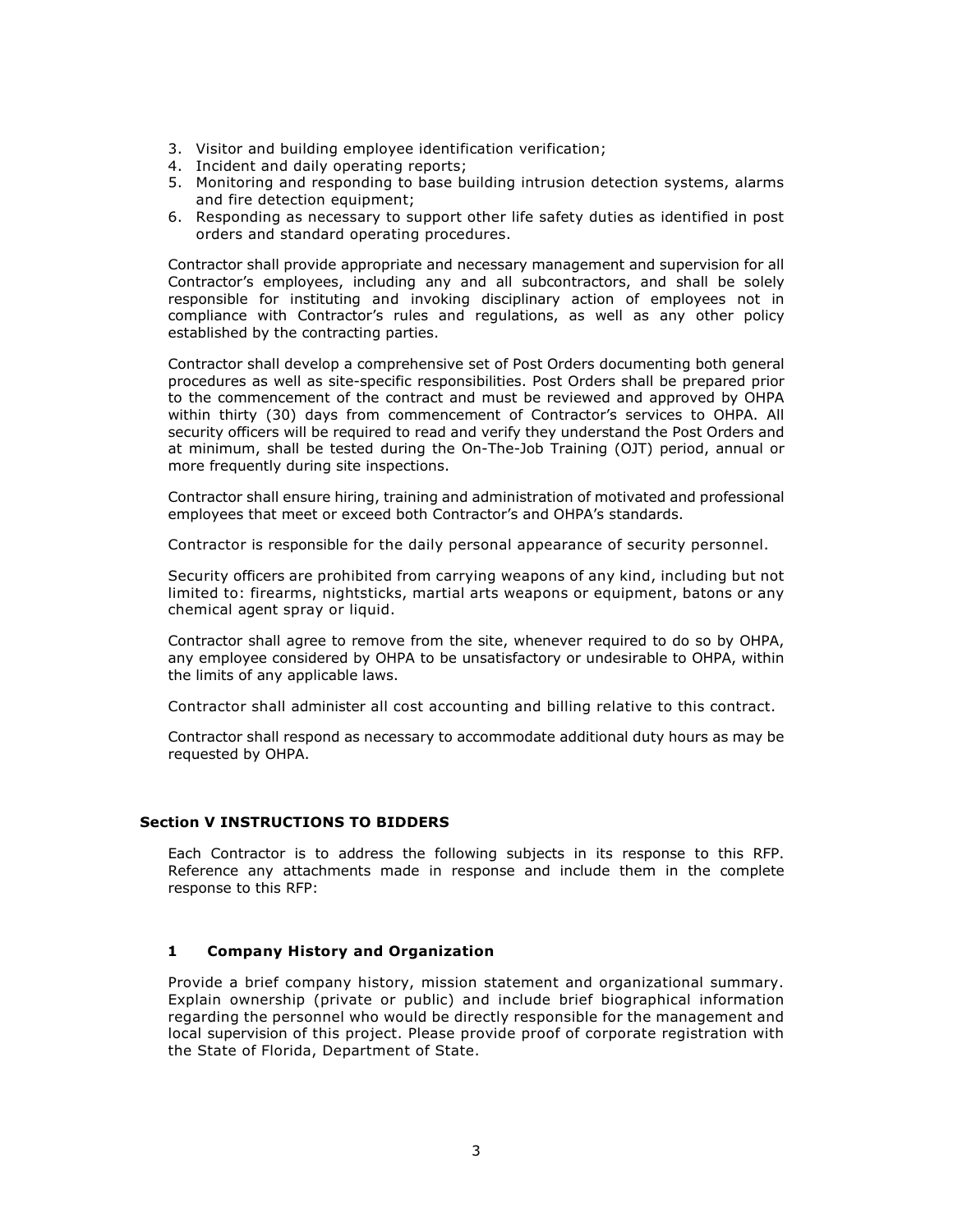## **2 Management Approach**

Describe detailed company organization and project management specific to this RFP and Scope of Services. Identify by position and title the person who will have the overall responsibility for OHPA account. Identify the support staff reporting to the Contractor project manager by function. Supply a complete Organization Chart depicting the structure of the local servicing office and regional support.

## **3 Personnel Selection Process**

Describe methods of recruitment and selection of security officers. All Contractor personnel and supervision provided under this RFP must be thoroughly trained, experience and qualified to perform the work to which they are assigned. Contractor shall have a documented employment process which shall include application, interview, drug testing and background check phases. A written description of the Contractor's employment process and qualifications is to be included in the response.

## **4 Development and Retention of Personnel**

Describe your succession planning and development of officers, supervisors and managers. Describe methods and initiatives designed to promote employee retention.

## **5 Total Quality Management Program**

Outline administrative controls, plans and processes to monitor and assure contract compliance of security services. Include methods of quality control, contract administration, audits, management inspection programs, conduct and job performance standards, corrective action planning and follow-up reporting.

## **6 Cost Proposal and Invoicing**

Provide billing rates for each of the following:

- a. Security Officer
- b. Console Operator
- c. Shift Supervisor
- d. Account Manager

Include overtime policies, holiday policies and rates.

Propose invoicing frequency and procedures and applicable discounts. All invoices will clearly identify applicable job site coding in order to associate Contractor's actual costs with the Port's job site or job codes. Explain how discounts will be applied for different payment terms.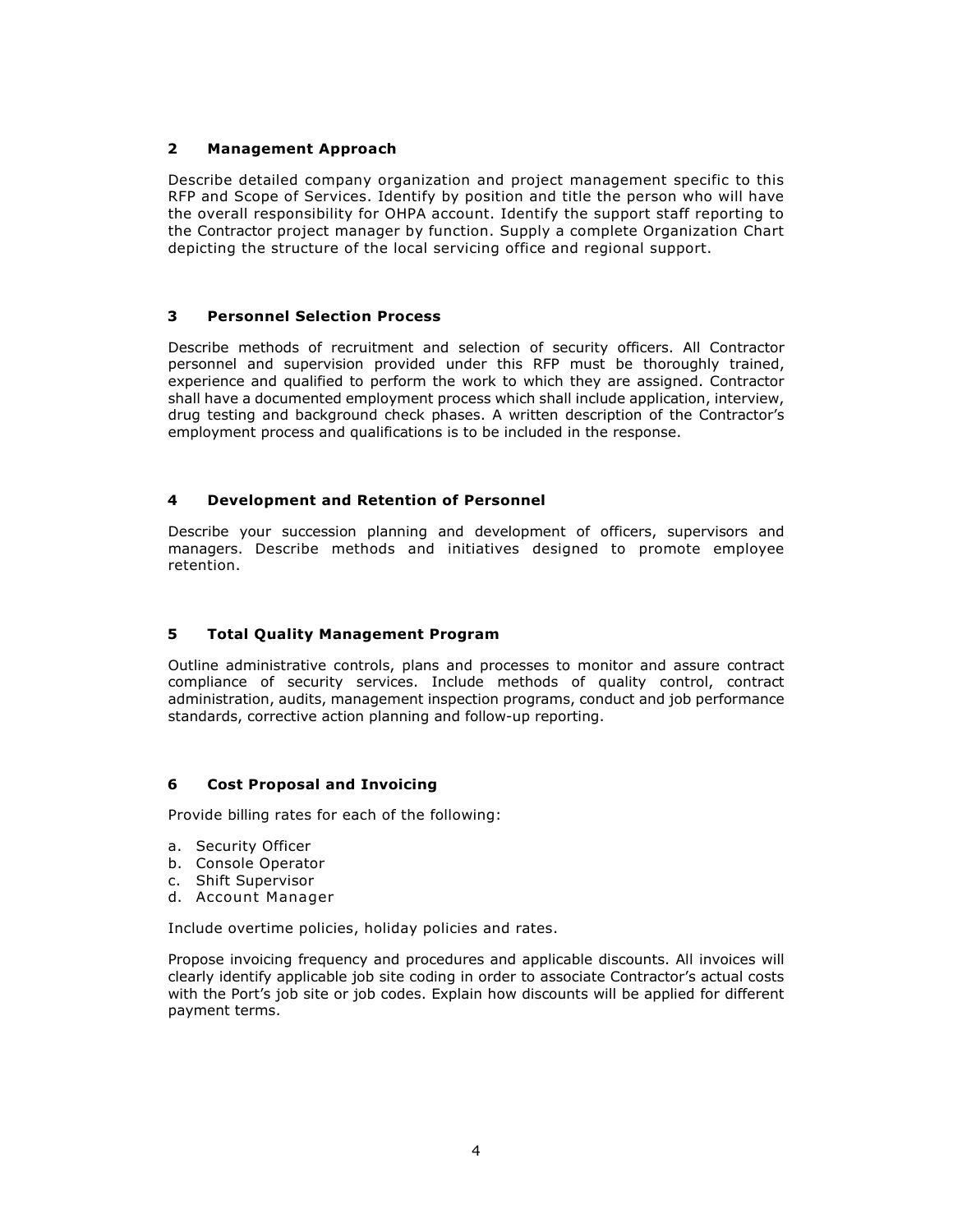## **7 Training Programs**

Describe in detail the training programs in place to support this project. Include the following:

- a. Pre-Assignment Training
- b. Job and Task Specific Training (OJT)
- c. Formal Continuous Training
- d. Annual Retraining and Recertification
- e. Supervisory Development Training (Describe the program that your company utilizes that leads to a professional credential for supervisors.)
- f. Include the name, contract information (including email address) and qualifications of the local or regional trainer(s) who will conduct training and the manner in which the Contractor documents training, paper records, online, webaccessible, etc.

### **8 Computer Management System**

Describe productivity and technology applications utilized to enhance and improve business processes, integration of scheduling, payroll and billing systems or other benefits of computerization. Summarize how such systems will benefit OHPA.

## **9 Value Added Features**

Indicate features or programs not covered elsewhere in the response to this RFP which are offered to enhance the Contractor's ability to effectively manage the Scope of Services.

## **10 Insurance**

The Contractor shall carry and maintain, with respect to any work or service to be performed at the Port facilities, insurance written by a licensed and responsible insurance company, to provide for the following:

- a. Workers' Compensation as required by applicable statute and Employer's Liability Insurance;
- b. Commercial General Liability Insurance;
- c. Automobile Liability Insurance;
- d. Excess-umbrella Insurance, including terrorism coverage;
- e. Include a sample Certificate of Insurance including limits with the response. All policies and certificates shall provide for thirty (30) days notification to OHPA in the event of cancellation, reduction in limits or changes in coverage.

## **11 Benefits Program**

Describe in detail all benefits offered to employees. Include health care insurance, life insurance, holiday pay, vacations and any other benefits offered. Cite specific plans offered and employee cost sharing arrangements (payroll deduction). Please include the following: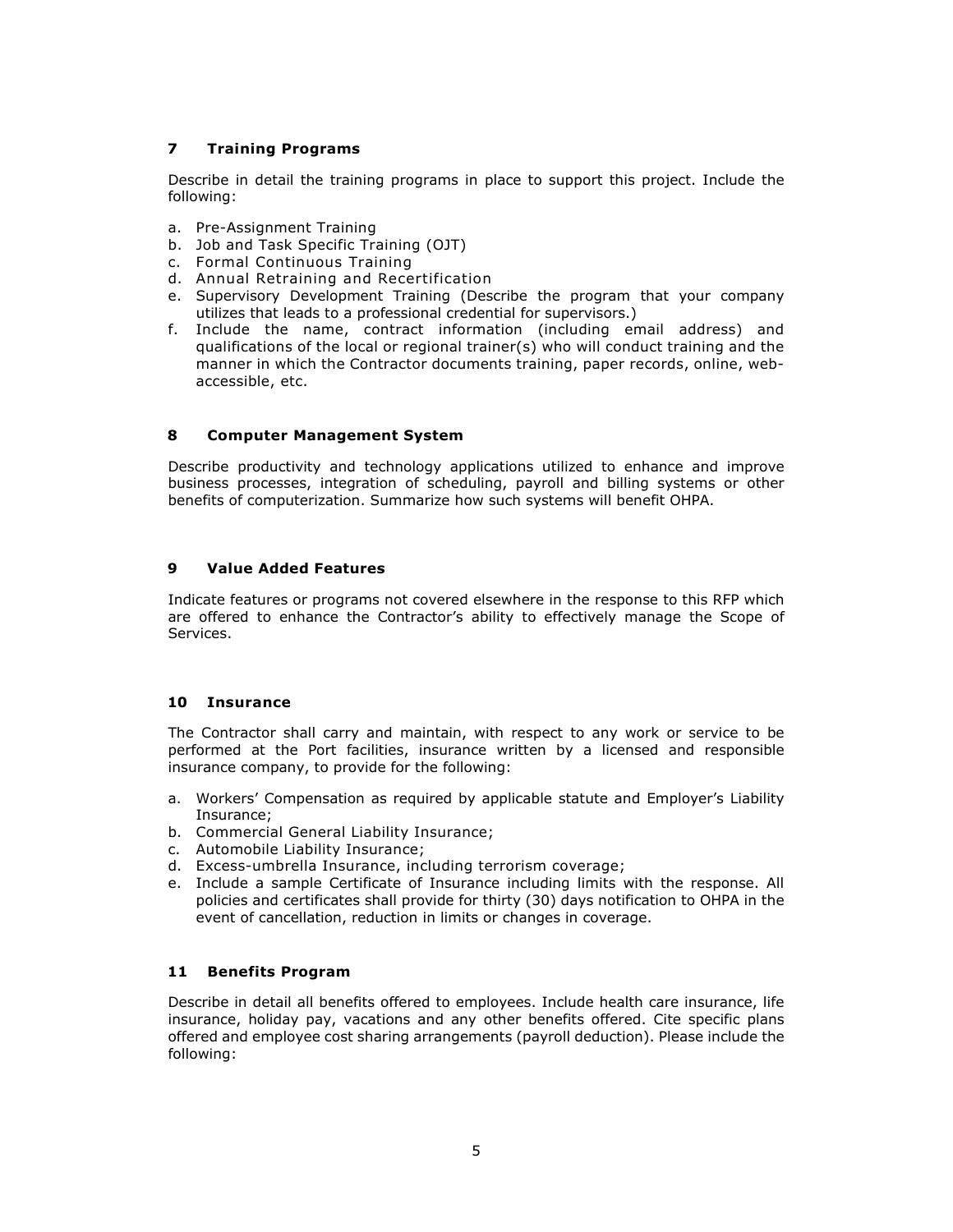- a. Medical/health insurance (indicate costs for a PPO program including coverage options for employee, employee and spouse and employee and family);
- b. Dental (indicate monthly premium and annual limits);
- c. Life insurance (indicate amount provided at no cost to employee and any optional coverages available.)

## **12 Employee Recognition Programs**

Outline any specific incentive and recognition programs made available to employees and explain how these programs are managed and if charges to OHPA will be incurred as a result of Contractor implementing these programs.

## **13 Transition Plan**

Submit a projected Transition Plan for implementation if awarded the contract to include tasks and time frames. Include a list of all individuals assigned to your transition team with current contact information, telephone numbers and email addresses.

## **14 References**

Provide at least three (3) client references whose facilities are comparable in size, profile and security service hours to OHPA. Include company name, address, contact person and contact number for each reference.

## **Attachments**